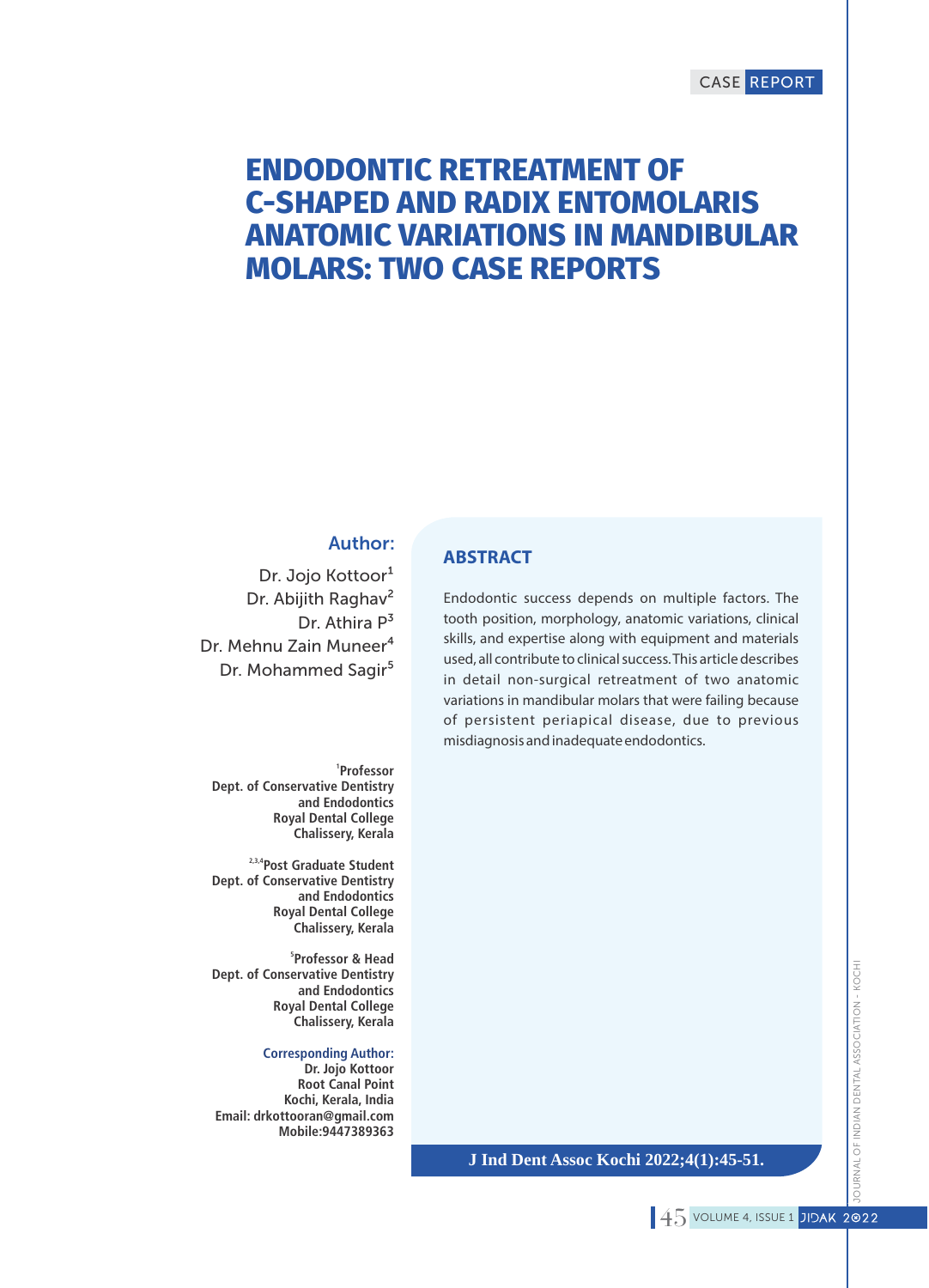Root canal disinfection, thorough debridement and three-dimensional filling is the goal of root canal treatment (RCT).<sup>1</sup> Failure to perform any of these steps could result in post-treatment endodontic diseases. Lack of healing is primarily attributed to persistent interradicular infection residing in previously uninstrumented canals, isthmi, or other complex irregularities of the root canal system.<sup>2</sup>

Anatomical and morphological variation in the root canal system often put the clinicians in a difficult scenario where identification of root canal orifices, cleaning, shaping, and debridement become a challenging task. Hence, good knowledge of internal anatomy and morphological variation is prerequisite for proper diagnosis and treatment planning. Mandibular molars are known to show variations in root canal morphology. Among many such variations,Radix entomolaris (RE) & C-shaped canal configuration have clinical implications.<sup>3</sup>

Previously treated teeth with persistent periapical lesion(s) might be preserved with nonsurgical retreatment or endodontic surgery, assuming the tooth is restorable, periodontally sound, and the patient desires to retain the tooth. This paper discusses nonsurgical retreatment of a two mandibular

**INTRODUCTION** molar; one with RE & another having C-shaped canal system.

### CASE REPORTS:

These are the retreatment case reports of two patients referred to "Root Canal Point", Kochi, India for specialized endodontic treatment. A thorough history was recorded from the referring dentist & patient, and the cases were examined both clinically and radiographically. The medical history of both patients was noncontributory. Local anesthesia was obtained and the entire procedure in each case was carried under a surgical operating microscope. Fixed prosthesis on the teeth were sectioned and removed using high speed hand piece. Split-dam technique was used to remove old fillings/secondary decay, and restorability of tooth was assessed. After adequate soft tissue management, a permanent pre-endodontic composite build-up was done under rubberdam isolation for optimal irrigant dynamics. Later, required access modifications were done for initiation of retreatment.

#### CASE 1

27-year-old, female patient presented with a chief complaint of intermittent swelling on right lower back region since 3 months. The swelling was diffused and recurring in nature.



Fig 1. (A)

 $\overline{P}$  Pre-operative radiograph (B) mesial shift radiograph.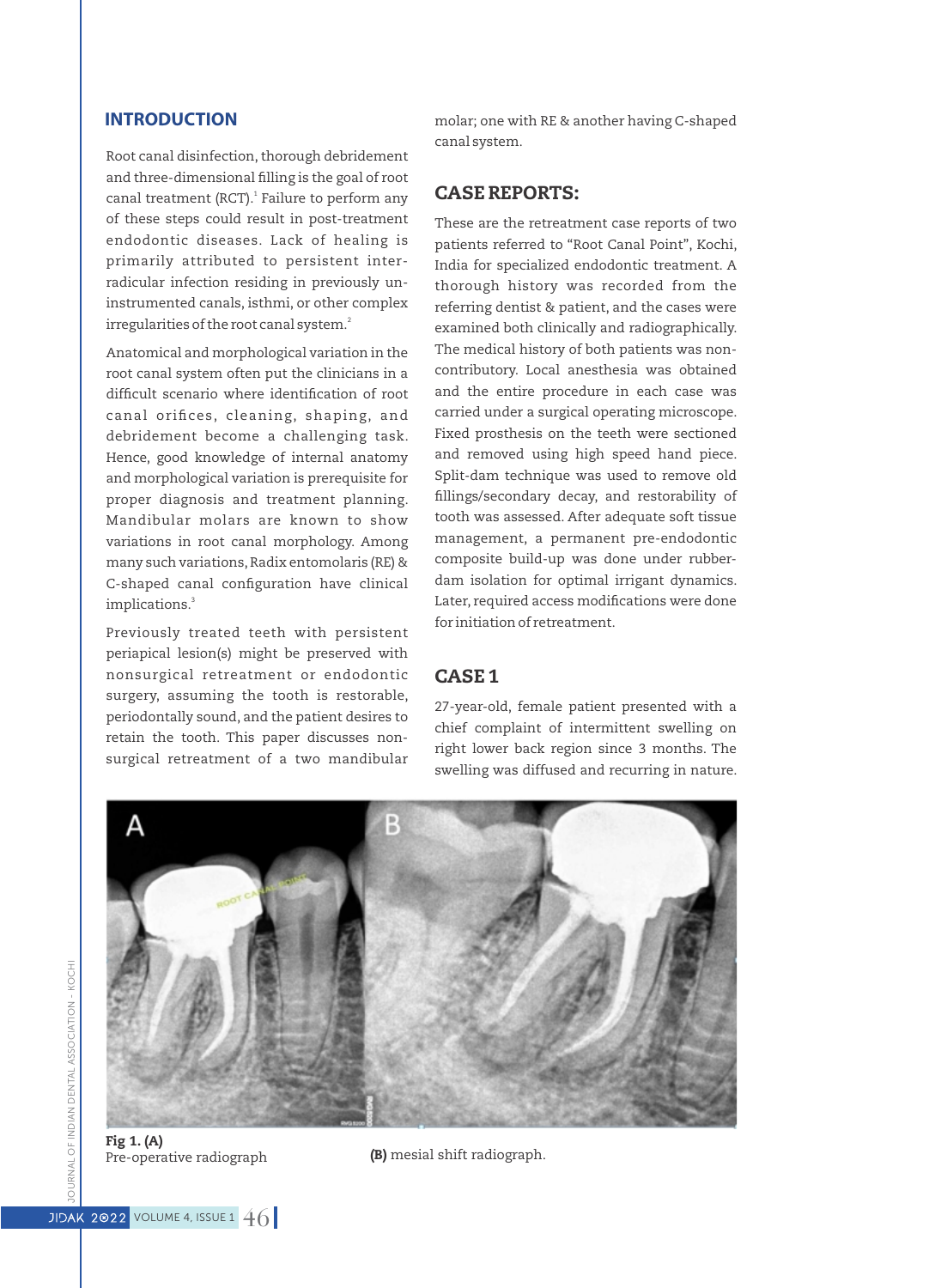

Fig 2. (A) IOPAR after crown removal (Note the secondary decay towards the distal aspect). (B) Initial access on re-entry after old restoration caries removal (Note the discoloration<br>and percolation of the distal canal suggestive of an infection). (C) Restorative assessment showing good ferrule.



Fig 3. (A) Post-operative microscopic image (Note the clean pulpal floor to facilitate adhesion).  $(B)$  Immediate post-operative IOPAR after adhesive composite restoration (Note the accessory canal & 3D filled root canal system).

Fig 4.5-months follow-up showing good periapical healing

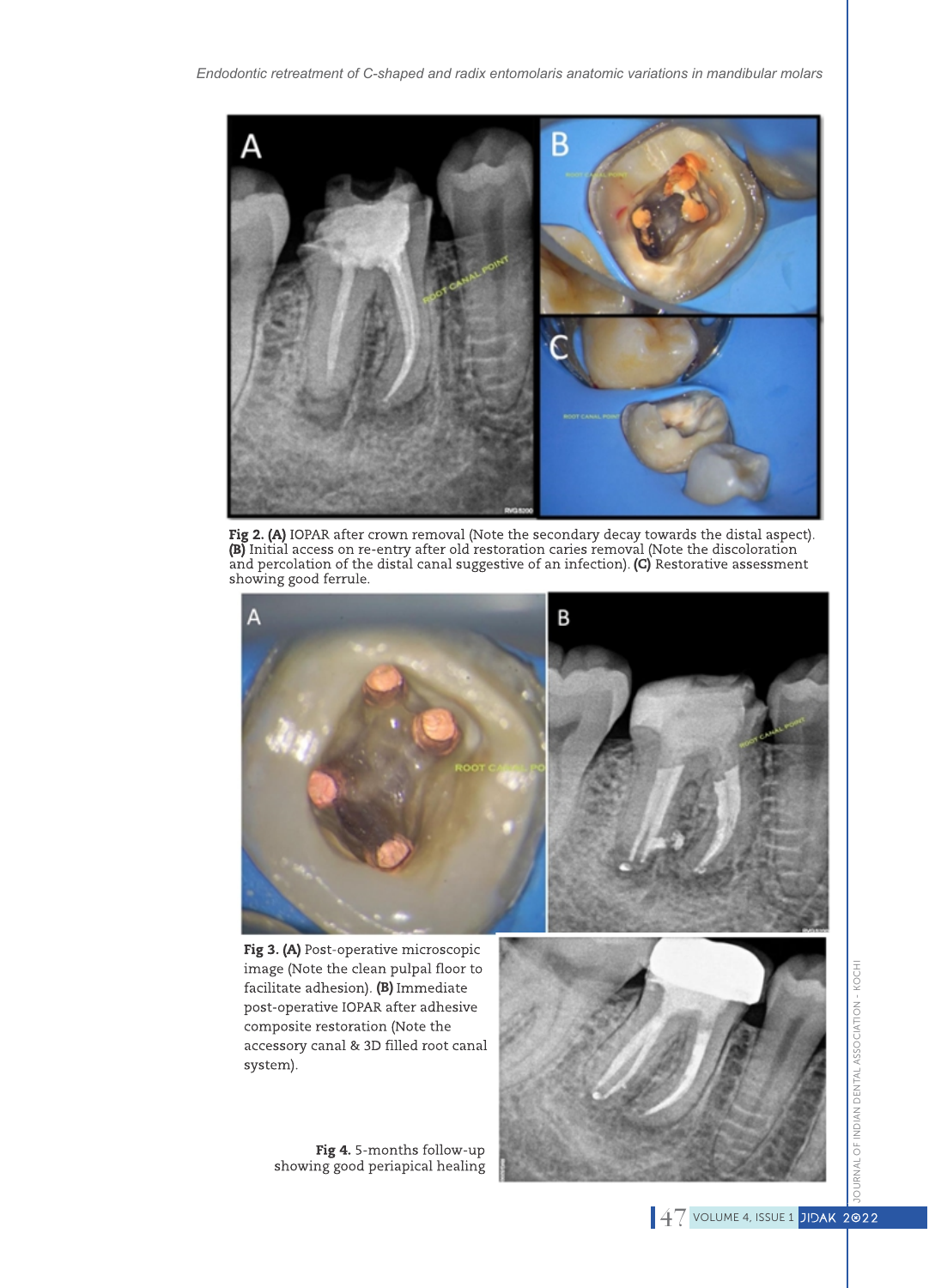On clinical examination, patient had a fixed prosthesis on tooth #46, associated with a sinus opening in relation to the buccal aspect. Tooth was tender on percussion.Patient reported that the primary root canal treatment was done 8 years ago and a periapical surgery was performed on the same tooth 4 years back. Intra Oral Periapical Radiograph (IOPAR) revealed endodontic treatment with a diffuse periapical pathology in relation to mesial and distal roots (Fig.1 A). Mesial shift IOPAR revealed the presence of disto-lingual root which was not negotiated & filled (Fig.1 B), which could be the possible cause for the failure of previous non-surgical & surgical endodontic treatment. Based on clinical and radiographic examination, it was diagnosed as a case of incomplete RCT with symptomatic apical abscess.

On proper rubber dam isolation access was gained and 3 obturated canals were identified and gutta percha (GP) was removed using retreatment files, ultrasonic tips, and down pack pluggers under magnification. After complete elimination of GP, additional canal was identified on the disto-lingual aspect following the Developmental Root Fusion Line (DRFL). Patency was achieved in all the four canals and working length was determined with apex locator. Root canals were instrumented using ProTaper Universal rotary file system. Irrigation was performed by using normal saline, 5.25% sodium hypochlorite solution, and 17% EDTA coupled with ultrasonic agitation. A three-dimensional obturation was done using continuous wave compaction (System B, Sybron Endo) and AH plus sealer.The tooth was then restored with a posterior composite resin core (Fig 3B). The patient was referred to her general dentist for crown. 5-months follow-up showed satisfactory periapical healing (Fig 4).

# CASE 2

A 45-year-old female patient reported with a chief complaint of pain associated with intermittent swelling in lower left back tooth region for the past 3 months. She also complained of lip paresthesia on the same side. Patient reported a history of RCT in relation to tooth #37 five years back. Clinical examination revealed a fixed prosthesis on #37 and the tooth was tender on percussion. Radiographically, the tooth was conical in shape with fused mesial and distal root with a thin radiolucent



Fig 5. (A) Pre-operative IOPAR showing tooth #37 with a periapical abscess involving inferior alveolar nerve canal, (B) Clinical image showing GP filling the pulp chamber space, (C) Single cone obturation GP removal, (D) C-shaped canal after cleaning and shaping, (E) 3D obturation, (F) Post-operative IOPAR.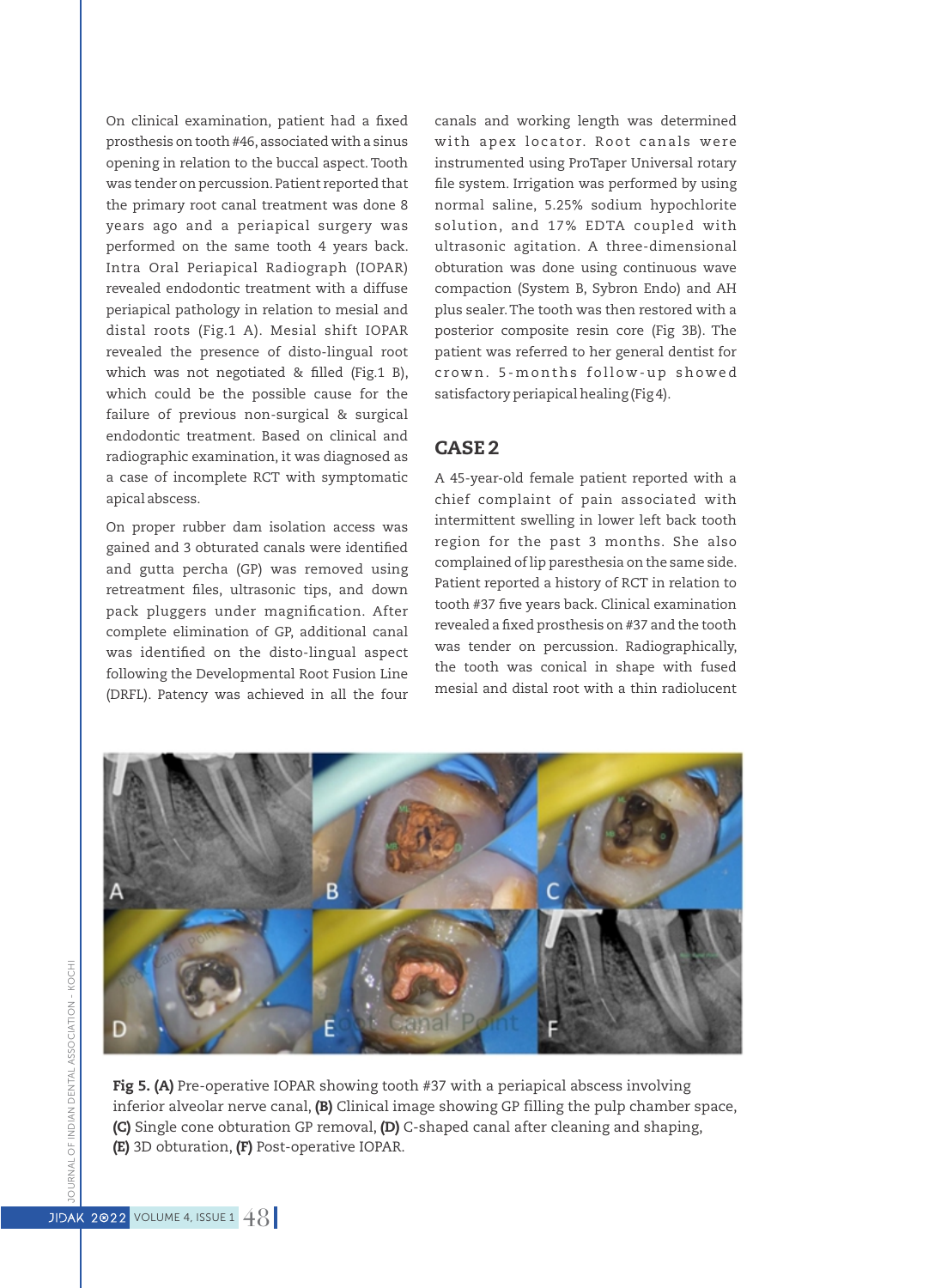line between them, with a suspected C-shaped canal obturated with single cone technique. There was large periapical radiolucency partially involving the mandibular canal (Fig 5A). Based on the clinical & radiographic nding a diagnosis of incomplete RCT with symptomatic periapical abscess was made.

On removal of old filling, GP was found to filling up all over the pulp chamber space which was removed to reveal single cone obturation in 3 canals (Fig 5B).Complete removal of the GP was done using the combination of ultrasonic (US) tips, retreatment rotary files (Protaper-Dentsply Tulsa, USA) and micro-debrider. A careful evaluation of the pulp chamber floor revealed isthmus connecting the 3 artificially created canals (Fig 5C).

US tips coupled with hand files were used to open-up the isthmus connecting the 3 canals to enhance irritant dynamics (Fig 5D). Ultrasonic activation with 17% EDTA was done to remove the sealer/GP remnants from the root canal system. Patency was achieved and working length was determined. Cleaning & shaping was performed with 4% rotary files followed by circumferential filing with hand K-files. Copious amount of 5.25% sodium hypochlorite was used for irrigation which was activated



Fig 6. Three-year follow-up showing complete healing

using the Endo activator system. Obturation was performed using System S technique (Fig 5E) (B & L, USA). Tooth was then restored with composite resin (Fig 5F). 3-years follow-up radiograph revealed a sufficiently good periapical healing (Fig 6). The patient also reported relief from lip paresthesia for the past 2 years.

### **DISCUSSION**

When primary root canal treatment fails, clinicians have three possible options. The first and most desirable option is non-surgical endodontic retreatment. When coronal access to post-treatment disease is not desirable/ blocked, the second option, ie surgical endodontics followed by retrograde sealing of the root canal can be performed.While the last option, which is not desirable, is dental extraction.

The most important step in retreatment is to identify the cause of post-treatment disease. Hence, a good clinical and radiographic examination is important. If needed, a 3D Cone Beam Computed Tomography (CBCT) examination can be done. Later, a decision must be made to whether to initiate retreatment or call on a specialist endodontist. Knowing when to treat an endodontic case and when to refer is an invaluable clinical skill for a clinician. Making clinical decisions about which teeth we can treat, and which should be referred, ultimately pivots on the following fundamental question: Do I have the skills, time, equipment & experience to perform this procedure? If the answer is "yes",the treatment should be started and if "no", the patient should be referred.

Retreatment cases with long standing fixed prosthesis should be initiated with the removal of existing prostheses as it will help us to identify secondary decay, understand the original angulation of the tooth and better assessment of restorability. In both cases, the removal of the crown revealed the presence of secondary decay. Additionally, it helped the authors to plan a better post endodontic restoration which plays a key role in overall survivability of endodontically treated teeth.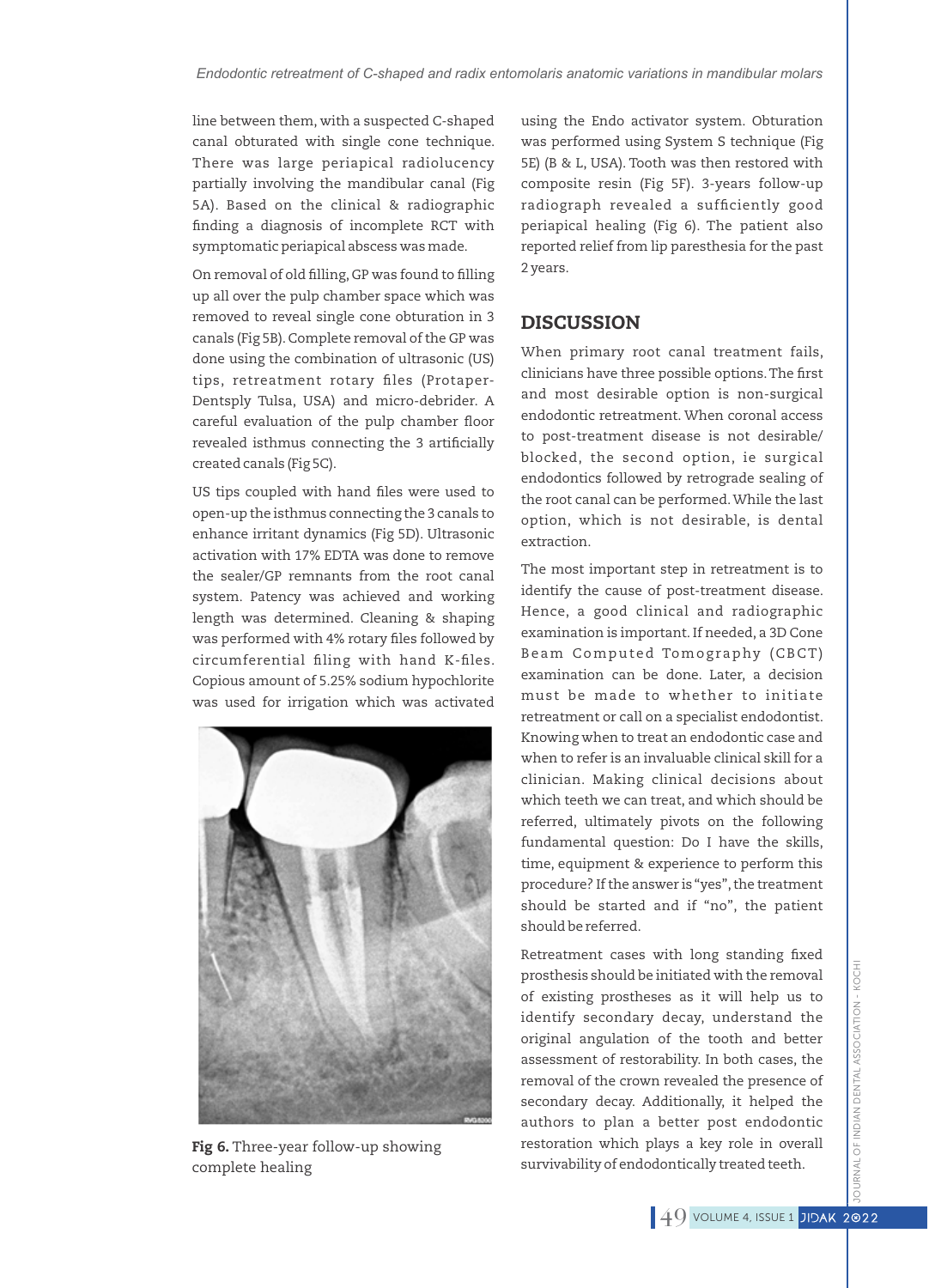An additional third root, first mentioned in the literature by Carabelli, is called the RE.<sup>4</sup> This supernumerary root is located disto-lingually in mandibular molars, mainly first molars. Unpublished in-vivo clinical study data from the authors reported an incidence of 6% in the South-Indian population. This additional root is generally short, acutely curved, and narrow.' Hence, relocation and enlargement of the orifice of the RE, initial root canal exploration with small files (size 10 or less) together with radiographic root canal length and curvature determination, and the creation of a super loose glide path before preparation are invaluable in avoiding procedural errors.

Case 1 failed because the previous clinician failed to identify and fill an additional root / canal. Patient had undergone a periapical surgery on the distal root 3-years back. However, the second clinician also failed to identify this variation and only the distobuccal root had been resected. Kottoor et al had reported the relationship of DRFL and additional roots in mandibular molars.<sup>6</sup> This is a good clinical tip that can lead to identification of additional roots clinically.

Presence of accessory canals which was revealed following the obturation could also be a contributing factor for post-treatment disease in case 1 (Fig 3B). These lateral canals, when sufficiently large, can harbor large amounts of micro-organisms which then act as a nidus of infection and lead to peri-radicular disease. However, filling of these lateral canals are prudent only when there is a chance of bacterial penetration from the necrotic canal to peri-radicular tissue.<sup>7</sup> Accessory canal cannot be accessed through routine bio-mechanical preparation hence, thorough irrigation plays the key role.

A C-shaped root canal is defined as a root canal that in the transverse section is shaped like the letter "C". In a recent in-vivo CBCT study, it has an incidence of 13% in the South-Indian population.<sup>8</sup> C-shaped canal poses diagnostic difficulty radiographically, because of the twodimensional view of the radiograph. However, Fan et al. (2007) came up with a radiographic classification of C-shaped canals, which can help the clinician identify this anomaly preoperatively. Dentine thickness around the isthmus towards the center of C-shaped canals are very thin especially towards the lingual wall. Hence, preparation should be restricted with lesser taper hand / rotary files and anti-curvature filing is recommended to avoid strip perforations.

It is difficult to ensure complete removal of diseased pulp or necrotic tissues from the isthmi. Hence, use of dynamic irrigation with chemical solutions such as NaOCl is of particular importance.<sup>9</sup> In addition, warm gutta-percha condensation techniques can be expected to result in favorable canal filling in C-shaped root canals. $10$ 

It can be noticed in case 2, radiographically all the 3 GP cones (white lines) had reached .5mm short of apex (Fig 5A). Despite a radiographically good looking obturation it failed primarily because of improper 3 dimensional filling. Hence, particular attention should be paid to the 'isthmus' of C-shaped canal configuration. This is a highly challenging task for a clinician because rotary files, conventional syringe irrigation and single cone obturation with dedicated cones will fail to shape, clean, and fill the isthmus.

A successful clinical outcome of endodontically treated teeth depends on adequate root canal treatment as well as on adequate restorative treatment. Hence, before jumping into Re-RCT clinician should plan for the restorative assessment (Fig 2A & B). In addition, a clean pulpal floor is important for proper bonding of any adhesive restoration (Fig 3A, 5E). Hence, a planned restoration on a clean bondable surface will improve the long-term survivability of an endodontically treated tooth.

#### **CONCLUSIONS**

Every dental practitioner and specialist endodontists should possess deep knowledge of all existing anatomical variants and their radiographic characteristics to avoid treatment failures. Appropriate pre-clinical analysis by the